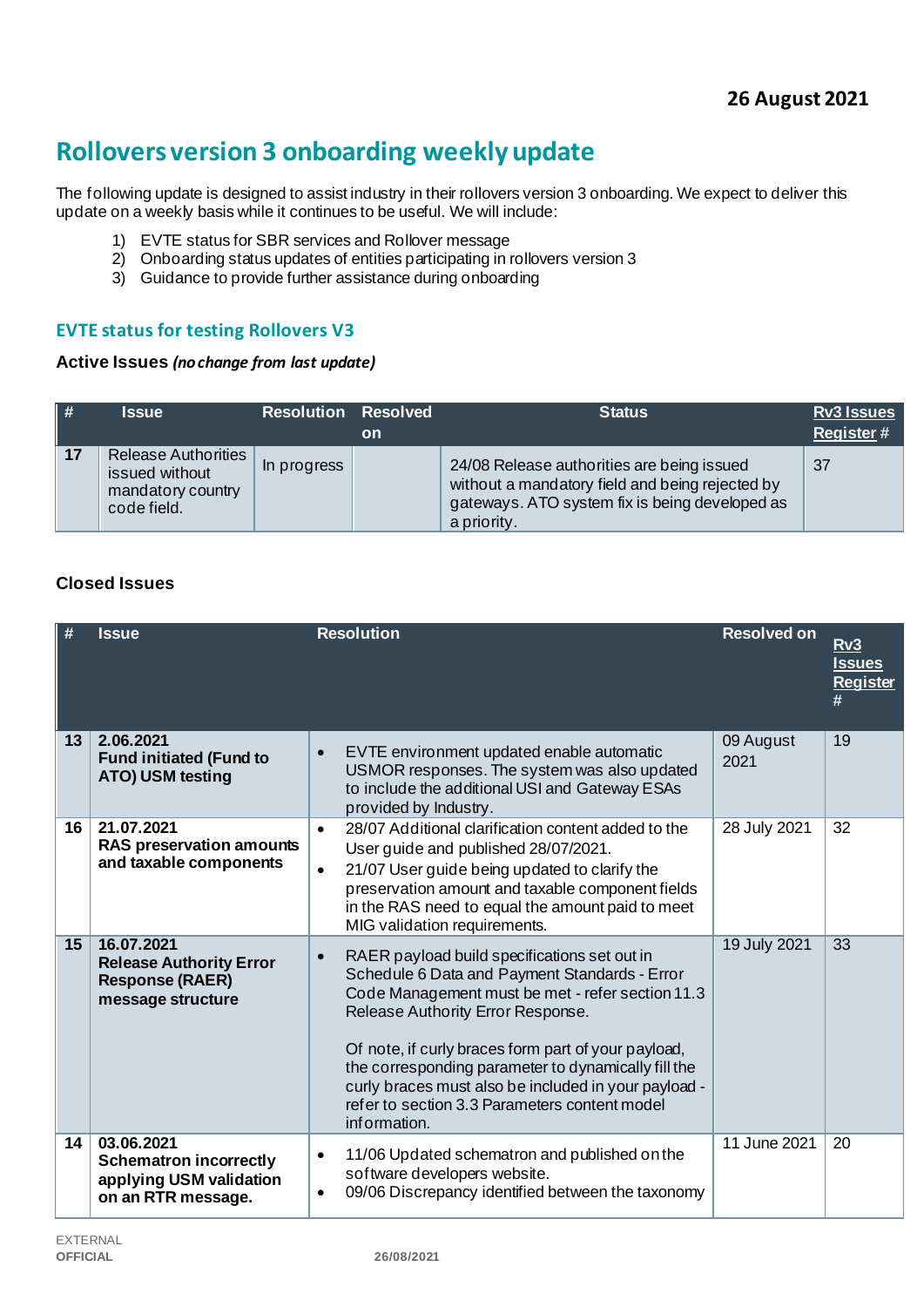|                |                                                                                                                                                                                                                                                  | in MIG V3 and the latest version of the schematron<br>where validation was incorrectly conducted on the<br>Unclaimed Superannuation Money. Date field, as part<br>of an RTR message.<br>The schematron has been updated to align with<br>MIG V3 and address USM validation issues. The<br>updated version has been scheduled for external<br>publication (estimated availability from 11/06).                                                                                                    |                     |                |
|----------------|--------------------------------------------------------------------------------------------------------------------------------------------------------------------------------------------------------------------------------------------------|--------------------------------------------------------------------------------------------------------------------------------------------------------------------------------------------------------------------------------------------------------------------------------------------------------------------------------------------------------------------------------------------------------------------------------------------------------------------------------------------------|---------------------|----------------|
| 12             | 12.05.2021<br>G2B test scenario USM 6.6<br>currently unavailable to<br>test.                                                                                                                                                                     | 18/05 System fix deployed and confirmed<br>$\bullet$<br>successful. USM6.6 available for testing.<br>12/05 USM6.6 - currently under investigation.<br>$\bullet$                                                                                                                                                                                                                                                                                                                                  | 18 May 2021         | 18             |
| 11             | 04.05.2021<br>G2B test scenario USM 6.7<br>currently unavailable to<br>test.                                                                                                                                                                     | 18/05 System fix deployed and confirmed<br>$\bullet$<br>successful. USM6.7 available for testing.<br>11/05 USM6.7 - investigation complete, fix<br>$\bullet$<br>identified. Anticipate test will be available from<br>18/05.<br>04/05 Issues identified with test scenario USM6.7.<br>$\bullet$                                                                                                                                                                                                  | 18 May 2021         | 17             |
| 10             | 25.03.2021<br><b>Provision of updated</b><br>sample payload data                                                                                                                                                                                 | 29/04 - Rollover Sample Message Instances<br>$\bullet$<br>(payload samples) published and available at:<br>https://softwaredevelopers.ato.gov.au/rolloverV3                                                                                                                                                                                                                                                                                                                                      | 29 April 2021       | 16             |
| 9              | 26.04.2021<br><b>RASOR incorrectly setting</b><br>identifier scheme values<br>for TFN and ID.                                                                                                                                                    | 29/04 - Fix confirmed successful.<br>$\bullet$<br>28/04 - Fix identified and deployed on 28 April.<br>$\bullet$<br>Reissued test on 28 April. Resolution pending<br>confirmation of successful fix.<br>26/04 - EVTE issue identified for investigation.<br>$\bullet$<br>RASOR being rejected at Gateway due to invalid<br>event item scheme parameter value.                                                                                                                                     | 29 April 2021       | 15             |
| 8              | 01.04.2021<br><b>Internal ATO factors</b><br>affecting the information in<br>our test data for P2P (both<br><b>B2B and G2B including in</b><br>EVTE) are currently being<br>considered and are likely<br>to require updates to our<br>test data. | 23/04 EVTE refresh completed and testing<br>$\bullet$<br>recommenced.<br>14/04 Updated test data published.<br>$\bullet$                                                                                                                                                                                                                                                                                                                                                                         | 23 April 2021       | 13             |
| $\overline{7}$ | 12.02.2021<br><b>Recent whitelist</b><br>configuration and<br>certificate changes<br>introduced connection<br>errors impacting one<br>gateway.                                                                                                   | 25/2: Data fix implemented on 23 February. Fix<br>$\bullet$<br>verified with impacted gateway.                                                                                                                                                                                                                                                                                                                                                                                                   | 23 February<br>2021 | $\overline{7}$ |
| 6              | 10.02.2021<br><b>EPF test scenario for</b><br><b>SMSF missing the SMSF</b><br>Alias in the ebMS header<br>properties                                                                                                                             | Identified through interoperability testing<br>$\bullet$<br>Root cause: EPF code regressed since the original<br>$\bullet$<br>EVTE deployment. Issue does not impact EPF test<br>scenarios for APRA funds.<br>Code remediation in progress.<br>$\bullet$<br>Remediation to restore correct code for EPF test<br>$\bullet$<br>scenarios with SMSF test data<br>25/2: Deployed to EVTE on 20 February, fix being<br>$\bullet$<br>verified with impacted Gateway<br>2/3: Fix verified.<br>$\bullet$ | 20 February<br>2021 | 6              |
| 5              | 4.02.2021<br><b>RA with SMSF Test</b><br>scenario was not<br>previously enabled.                                                                                                                                                                 | RA Test scenarios with SMSF data enabled on 4<br>$\bullet$<br>February.                                                                                                                                                                                                                                                                                                                                                                                                                          | 4 February<br>2021  | 5              |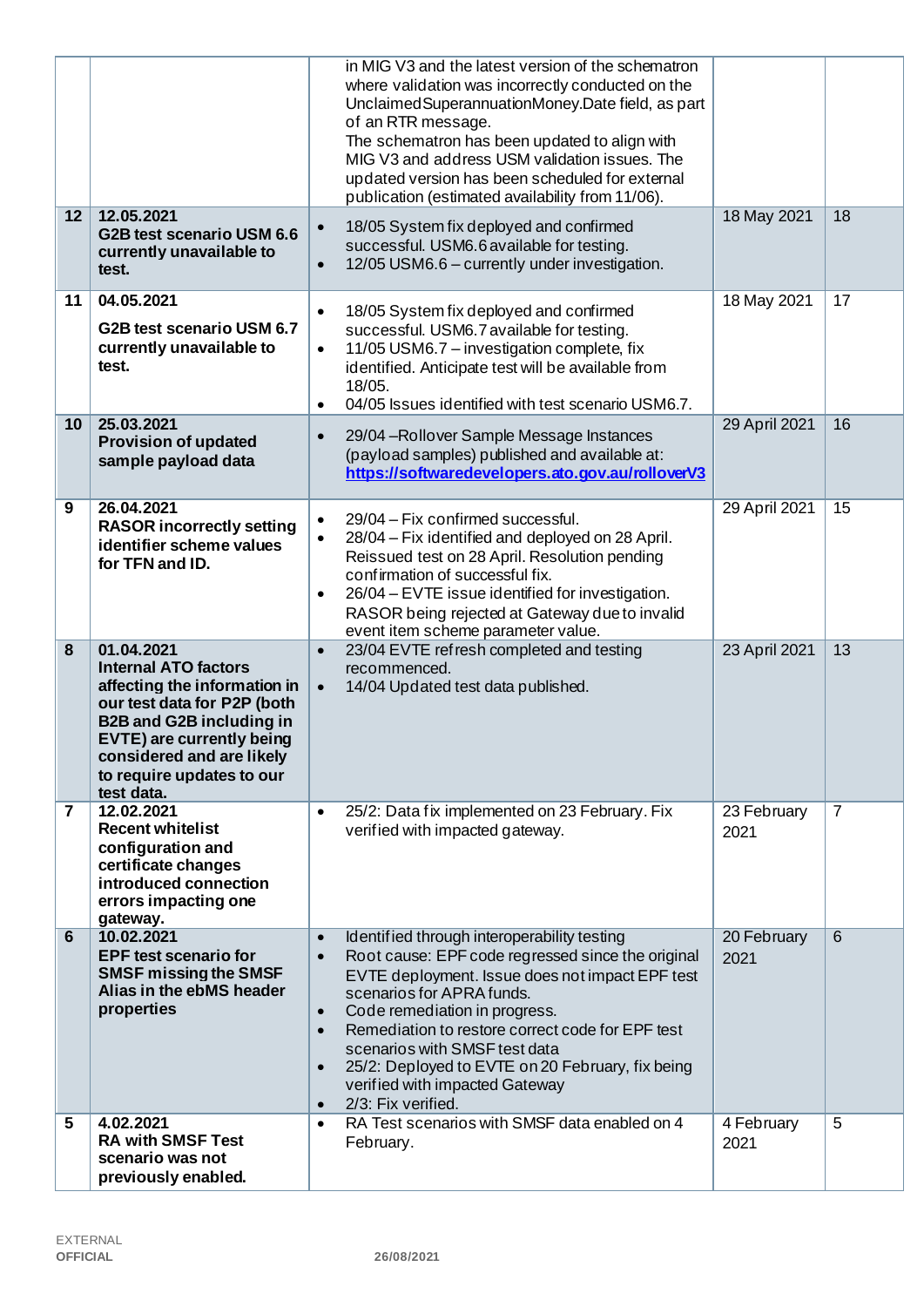| $\overline{4}$ | <b>EPF Test Scenarios in</b><br><b>EVTE updated with SMSF</b><br>data                                     | Additional SMSF data for EPF test scenarios<br>$\bullet$<br>circulated to industry representatives (GOM, ASP<br>and gateways currently testing) for review, with no<br>feedback received by 4 February 2021.<br>EVTE updated to align with EPF SMSF data shared<br>$\bullet$<br>for consultation on 4 February. | 4 February<br>2021 (hotfix) | $\overline{4}$ |
|----------------|-----------------------------------------------------------------------------------------------------------|-----------------------------------------------------------------------------------------------------------------------------------------------------------------------------------------------------------------------------------------------------------------------------------------------------------------|-----------------------------|----------------|
| 3              | 29.01.2021<br>[Defect] EVTE Test<br>Harness unavailable on 20<br>Jan 2021 preventing<br>testing of RA     | Resolved by the end of the day.<br>$\bullet$<br>Caused by internal environment issue impacting<br>$\bullet$<br>outbound messages.<br>Resolved by the end of the day on 29 Jan 2021.<br>$\bullet$                                                                                                                | 29 January<br>2021          | 3              |
| $\overline{2}$ | 15.01.2021<br>[Defect] EPF ContextID<br>greater than 40 characters<br>issue                               | EPF ContextID reduced to a value less than 40<br>$\bullet$<br>characters.<br>Identified through interoperability testing.<br>$\bullet$<br>Scenario has been tested successfully with an EPF<br>$\bullet$<br>for an APRA fund.                                                                                   | 2 February<br>2021 (hotfix) | 2              |
| 1              | 15.12.2021<br>[Defect] RA and RAS<br>sample payloads<br>contained 8 digit TFNs<br>instead of 9 digit TFNs | RA and RAS test scenarios updated with 9- digit<br>$\bullet$<br>TFN <sub>s</sub> .<br>Identified through early review of RA test files<br>$\bullet$<br>provided.<br>Shared with ATO on 15 Dec 2021<br>$\bullet$<br>RA and RAS data change release on 4th Janto<br>$\bullet$<br>EVTE.                            | 4 January<br>2021 (hotfix)  | 1              |

## **EVTE status for SVS and SMSFmemberTICK Service** *(no change from last update)*

- May 2020 full suite of SVS and SMSF verification services available in EVTE
- Seven DSPs have been whitelisted for SMSFVRFY.
- Two DSPs have been whitelisted for SMSFMBRVRFY.
- Eight other DSPs are currently testing
- No issues have been identified requiring changes.

## **B2B Testing**

B2B cohort schedule and process overview:

- Funds will receive an email welcoming them to the cohort ten business days prior to the commencement date.
- An initial discussion on how the cohort will conduct their testing and the schedule will be held with funds and their gateways approximately 5 business days prior to the commencement date.
- Stand-ups will be held twice a day for the duration of the cohort. Invites to these will be issued after the initial testing discussion.
- Once testing is completed, funds will receive an email thanking them for their participation and reminding them to return the completed testing matrix and lodge their production readiness checklist (where G2B testing has also been completed).

| <b>Dates</b>              |
|---------------------------|
| 15/06/2021 - 02/07/2021   |
| 05/07/2021 - 19/07/2021   |
| Disbanded                 |
| 19/07/2021 - 30/07/2021   |
| 26/07/2021 - 06/08/2021   |
| 02/08/2021 - 13/08/2021   |
| 09/08/2021 - 20/08/2021   |
| 23/08/2021 - 03/09/2021   |
| $30/08/2021 - 10/09/2021$ |
|                           |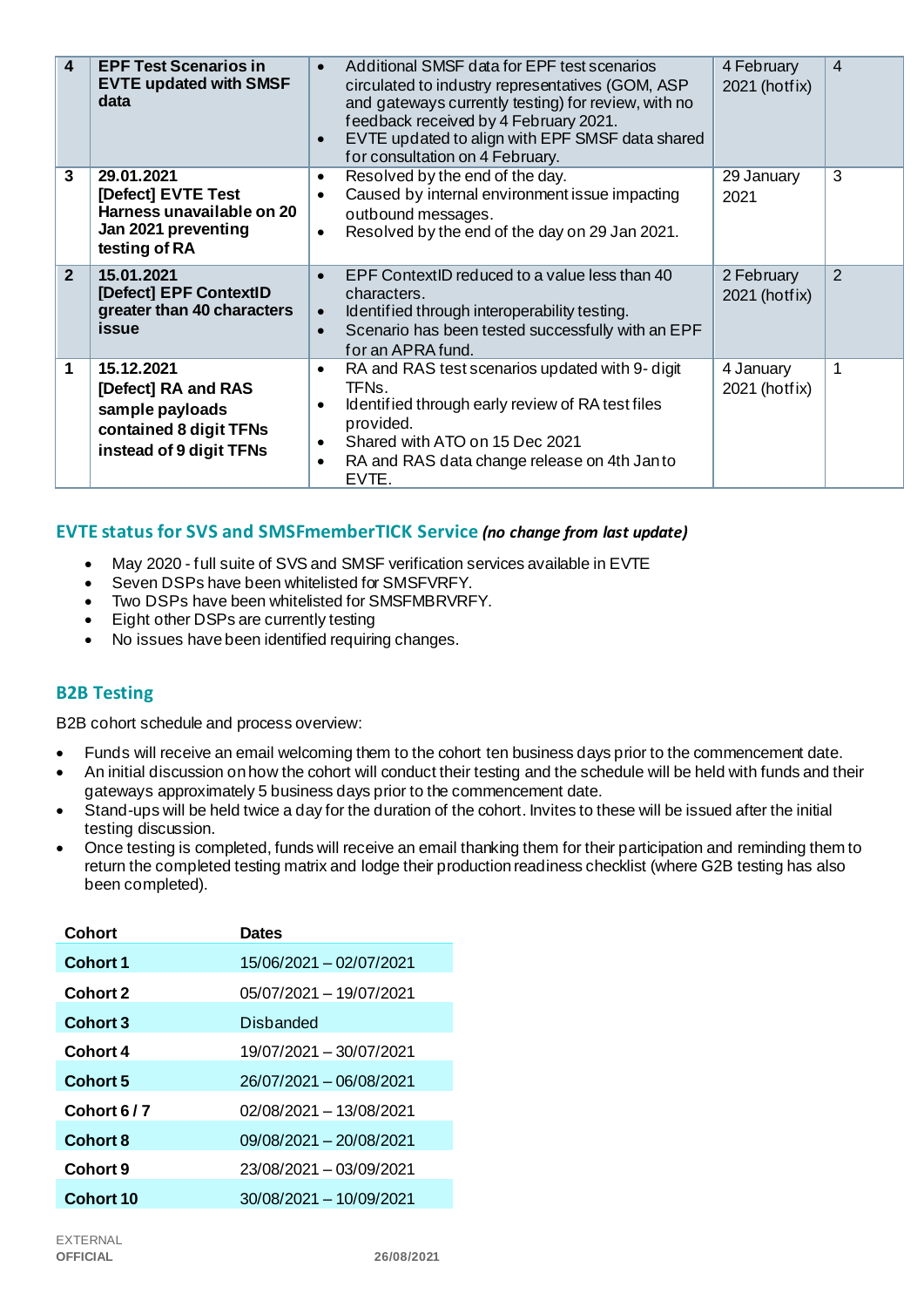| Cohort 11        | 06/09/2021 - 17/09/2021 |
|------------------|-------------------------|
| <b>Cohort 12</b> | 13/09/2021 - 24/09/2021 |

B2B testing progress with funds, administrators and SMSF providers as at 25 August:



Note:

- 'APRA' incorporates APRA funds and APRA administrators
- 'Complete' denotes readiness testing matrix received by ATO

## **G2B Testing**

G2B testing progress with funds, administrators, SMSF providers, as at 25 August:



#### Note:

- 'APRA' incorporates APRA funds and APRA administrators
- 'Complete' denotes readiness testing matrix received by ATO

## **Production cutover**

Industry cutover to production for SuperStream Rollovers version 3 as at 25 August:



#### Note:

• 'APRA Rv3' and 'SMSF Rv3' are entities live and ready to accept and issue Rv3 messaging, it does not reflect or indicate entities that have updated FVS in preparation to cut over.

EXTERNAL<br>**OFFICIAL**